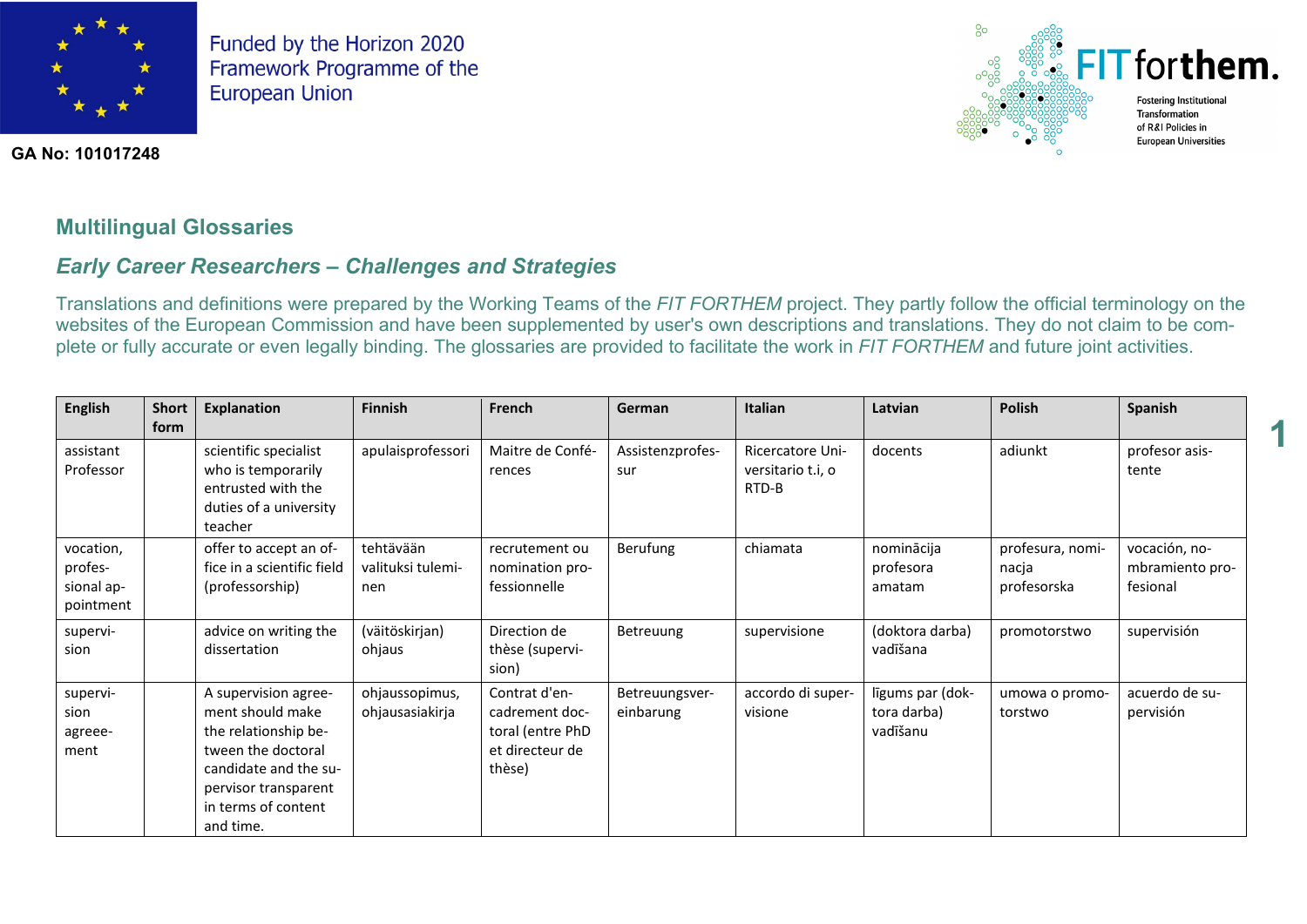

#### **GA No: 101017248**



**English Short form Explanation Finnish French German Italian Latvian Polish Spanish** didactics  $\parallel$  Theory of teaching or teaching and learning didaktiikka didactique Didaktik didattica didaktika dydaktyka didáctica defence (of thesis) representing, defending scientific work for the purpose of obtaining an academic degree väitös, väittely | soutenance (de thèse) Disputation discussione della tesi doktora darba aizstāvēšana obrona pracy defensa (de tesis) disputation representing, defending scientific work for the purpose of obtaining an academic degree väitös, väittely Comité de thèse (doctorat) Disputation discussione della tesi doktora darba aizstāvēšana publiczna obrona pracy disputa dissertation/ doctoral thesis scientific work for the attainment of the doctoral degree väitöskirja dissertation/ manuscrit de thèse de doctorat Dissertation/ Doktorarbeit tesi di dottorato  $\frac{1}{1}$  disertācija/doktora darbs rozprawa/praca doktorska disertación / tesis doctoral PhD student see doctoral candidate tohtoriopiskelija, jatko-opiskelija Doctorant Doktorand/in studente di dottorato doktorants doktorant, słuchacz/student studiów doktoranckich Estudiante de doctorado doctoral candidate someone who is writing a doctoral thesis väitöskirjatutkija, väittelijä Doctorant Doktorand/in I studente di dottorato doktorants doktorant doctorando doctoral degree/ doctorate PhD degree  $\vert$  tohtorintutkinto. tohtorinarvo Doctorat/ Thèse de doctorat Doktorgrad/ Doktortitel dottorato di ricerca doktora grāds dotopień doktora doctorado doctoral supervisor professor who advises the doctoral candidate on writing the dissertation Väitöskirjan ohjaaja directeur de thèse Doktorvater/ Doktormutter supervisore del dottorato doktora darba vadītājs promotor pracy doktorskiej supervisor de doctorado competence (professional) being an expert in a particular field of expertise pätevyys, osaaminen compétence (professionnelle) Fachkompetenz competenza profesionālā kompetence kompetencje zawodowe competencia (profesional)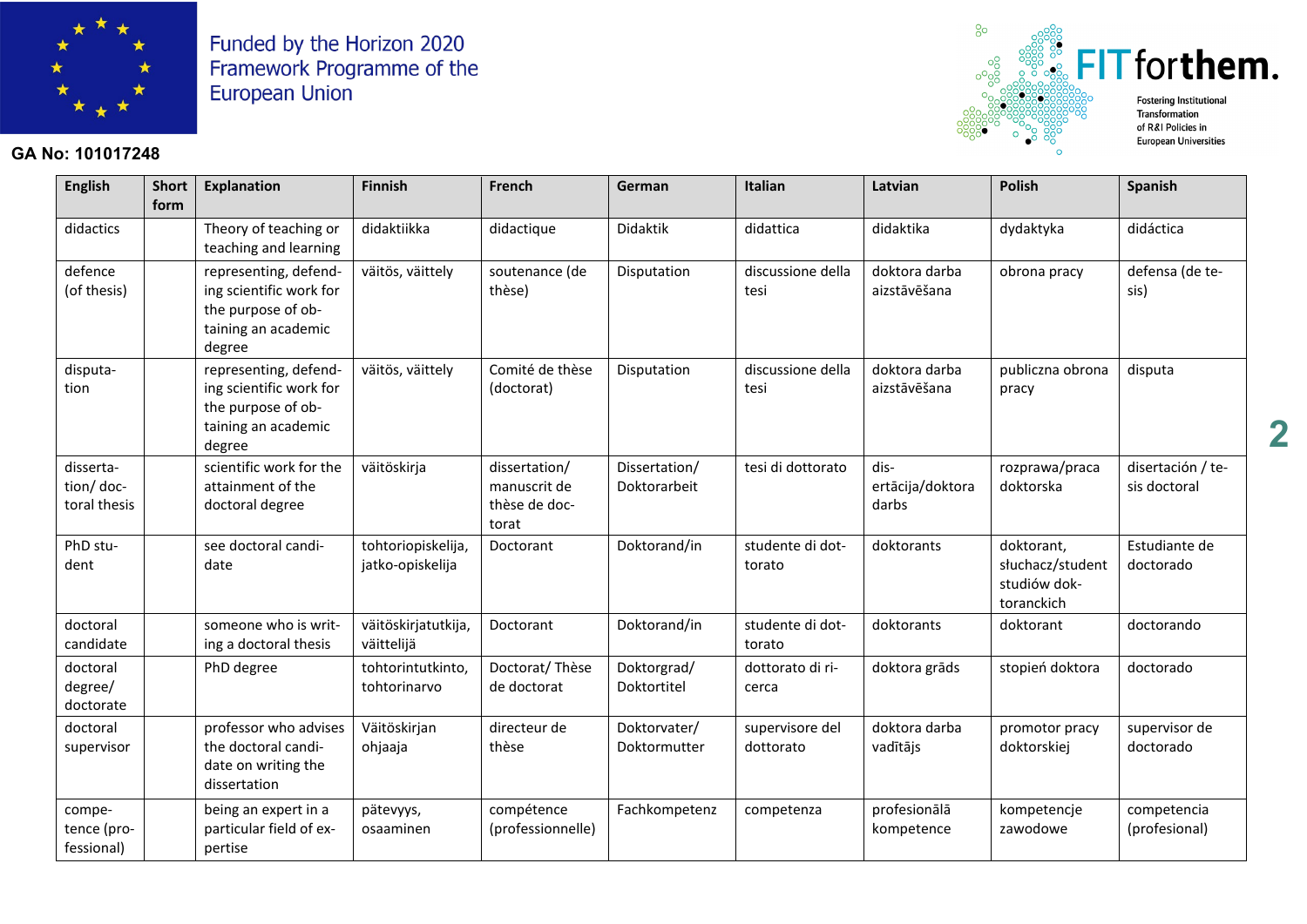

#### **GA No: 101017248**



**English Short form Explanation Finnish French German Italian Latvian Polish Spanish** promotion | |support | |tuki | |promotion | Förderung | | promozione | promocija | awans zawodowy promoción leadership skills Ability/expertise to guide others johtamistaidot compétences managériales Führungskompetenz abilità di leadership vadības prasmes | umiejętności/zdo lności przywódcze habilidades de liderazgo habilitation (venia legendi) qualification required in order to conduct self-contained university teaching, and to obtain a professorship in many European countries dosentti Qualification (maitres de conférences et professeurs) et habilitation à diriger des rechercher HDR (professeur) Habilitation abilitazione habilitācija habilitacja habilitación (venia legendi) lecturer l someone who teaches at a college or university lehtori Enseignant-Chercheur : ATER, Maitre de Conférences, Professeur Hochschullehrer/in professore | lektors | wykładowca, nauczyciel akademicki conferenciante career counceling advice on matters of professional success uraohjaus | Accompagnement professionnel (carrière) Karriereberatung | orientamento professionale karjeras atbalsts | doradztwo kariery asesoramiento profesional career development the process of learning and improving your skills so that you can do your job better and progress to better jobs urakehitys, osaamisen kehittäminen développement et formation professionnels Karriereentwicklung sviluppo professionale karjeras attīstība ściezka kariery, rozwój zawodowy desarrollo de carrera mentor see mentoring mentori garant (HDR) ou superviseur (PhD) Mentor/in | mentore | mentor | mentor | mentor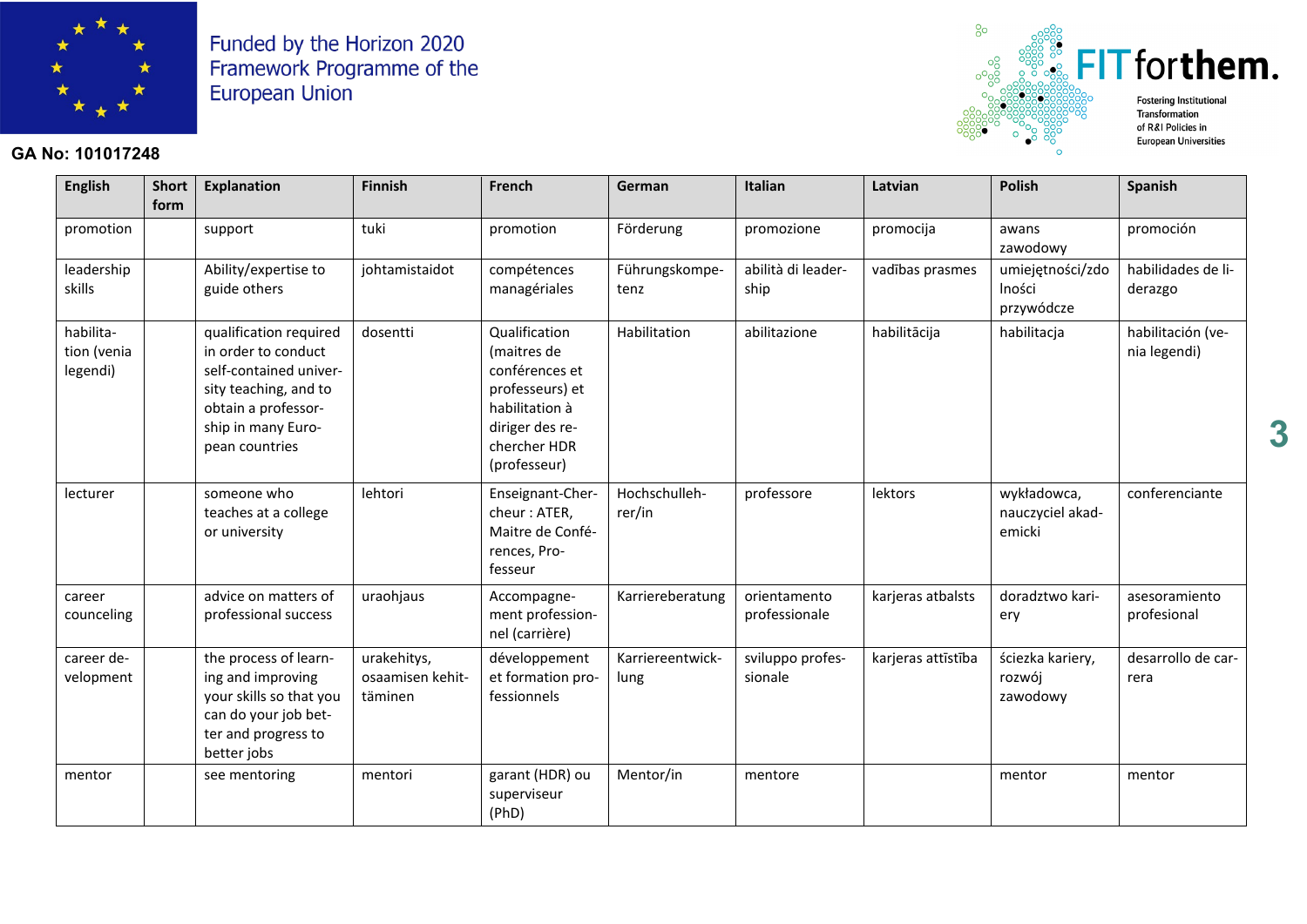

### **GA No: 101017248**



**European Universities** 

| <b>English</b>                                     | <b>Short</b><br>form | Explanation                                                                                                                                                                                                                                  | <b>Finnish</b>                          | French                                                            | German                       | Italian                                                   | Latvian                          | <b>Polish</b>                                | Spanish                                     |
|----------------------------------------------------|----------------------|----------------------------------------------------------------------------------------------------------------------------------------------------------------------------------------------------------------------------------------------|-----------------------------------------|-------------------------------------------------------------------|------------------------------|-----------------------------------------------------------|----------------------------------|----------------------------------------------|---------------------------------------------|
| mentoring                                          |                      | Advice and support<br>from experienced<br>specialists or manag-<br>ers                                                                                                                                                                       | mentorointi                             | Tutorat                                                           | Mentoring                    | mentoring                                                 | mentors                          | mentoring/men-<br>torstwo                    | mento-<br>ring/tutoría                      |
| promotion<br>of early ca-<br>reer reser-<br>achers |                      | supporting early ca-<br>reer researchers                                                                                                                                                                                                     | nuorten tutki-<br>joiden tukemi-<br>nen | la promotion des<br>jeunes cher-<br>cheurs (début de<br>carrière) | Na-<br>chwuchsförder-<br>ung | promozione delle<br>carriere dei gio-<br>vani ricercatori | jauno zinātnieku<br>atbalsts     | wspieranie młod-<br>ych pracowników<br>nauki | promoción de<br>jóvenes investi-<br>gadores |
| research<br>group<br>leader                        |                      | Junior research group<br>leaders may have<br>their own personnel<br>and material re-<br>sources that enable<br>them to implement<br>an independent re-<br>search project and<br>lead a team of doc-<br>toral and postdoc-<br>toral students. | tutkimusryhmän<br>johtaja               | Responsable d'é-<br>quipe, de la-<br>boratoire                    | Nachwuchsgrup-<br>penleitung | responsabile del<br>gruppo di ricerca                     | pētniecības gru-<br>pas vadītājs | kierownik<br>zespołu<br>badawczego           | líder del grupo<br>de investigación         |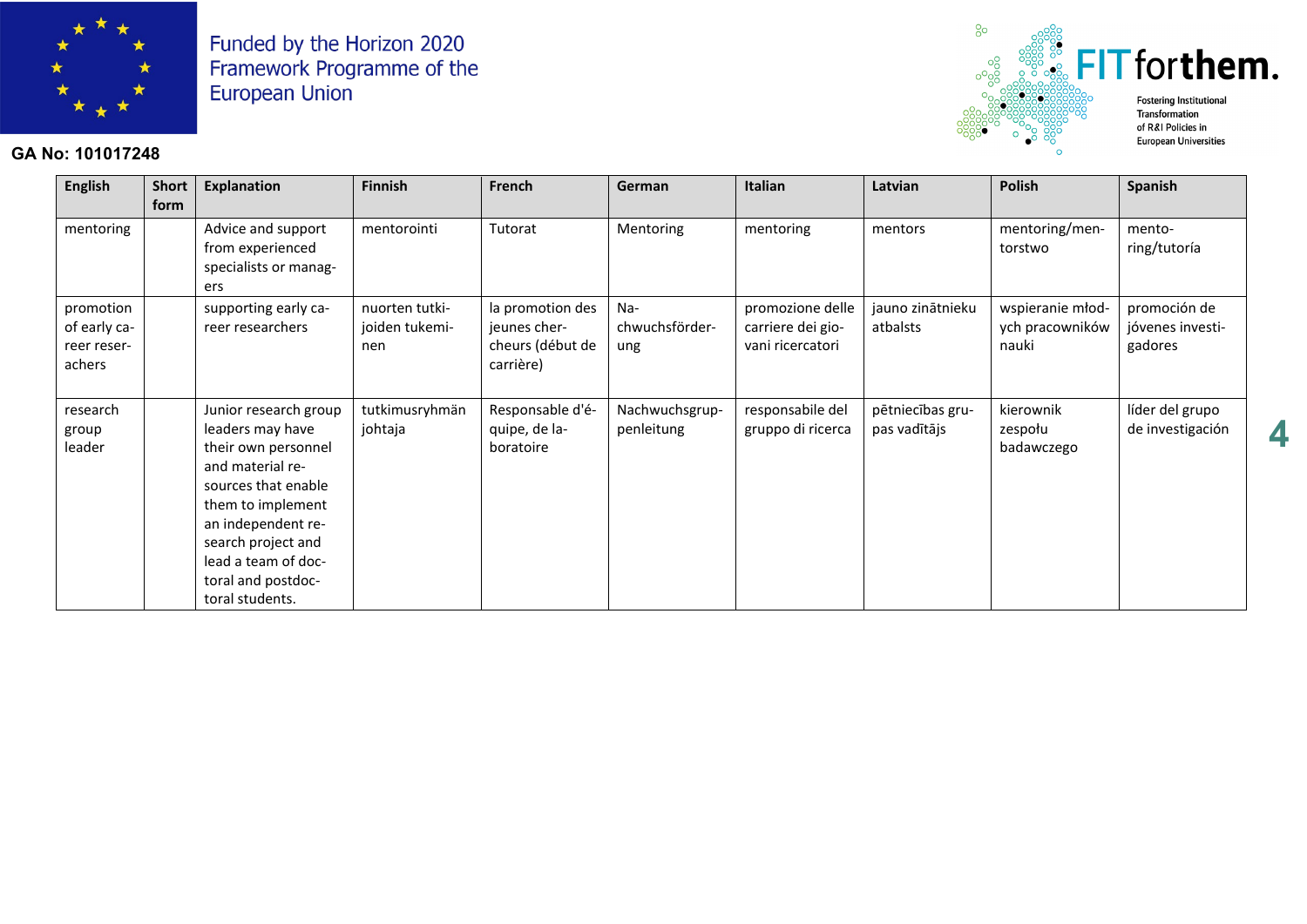

## **GA No: 101017248**



**European Universities** 

| <b>English</b>                    | Short  <br>form | Explanation                                                                                                                                                                                                                                                                                                                                                                                                                                                                                     | <b>Finnish</b>                     | French                                         | German                        | Italian                  | Latvian                       | <b>Polish</b>                           | <b>Spanish</b>          |
|-----------------------------------|-----------------|-------------------------------------------------------------------------------------------------------------------------------------------------------------------------------------------------------------------------------------------------------------------------------------------------------------------------------------------------------------------------------------------------------------------------------------------------------------------------------------------------|------------------------------------|------------------------------------------------|-------------------------------|--------------------------|-------------------------------|-----------------------------------------|-------------------------|
| early ca-<br>reer re-<br>searcher |                 | Early Career Re-<br>searcher (ECR) - also<br>know as Early Stage<br>Researcher (ESR) - has<br>not a clear definition.<br>An ERC is generally<br>considered as some-<br>one who is within<br>eight years of the<br>award of the PhD. The<br><b>ESRC</b> identifies three<br>distinct ECR stages:<br>Doctoral; Immedi-<br>ately postdoctorate;<br>Transition to inde-<br>pendent researcher<br>(https://academicca-<br>reermaps.org/glos-<br>sary/early-career-re-<br>searcher-ecr<br>17.11.2021) | nuori tutkija                      | jeune chercheur<br>(en début de car-<br>rière) | Nachwuchswis-<br>senschaftler | ricercatore junior       | jaunais zināt-<br>nieks       | młody pracownik<br>nauki                | jóven investiga-<br>dor |
| postdoc                           |                 | qualification phase<br>for professorship af-<br>ter the PhD                                                                                                                                                                                                                                                                                                                                                                                                                                     | tutkijatohtori,<br>postdoc-tutkija | post-doctorat                                  | Postdoc                       | postdottorato            | pēcdoktorants                 | pracownik z<br>doktoratem, adi-<br>unkt | postdoctorado           |
| professor-<br>ship                |                 | academic rank at uni-<br>versities and other<br>post-secondary edu-<br>cation and research<br>institutions in most<br>countries                                                                                                                                                                                                                                                                                                                                                                 | professuuri                        | poste de pro-<br>fesseur                       | Professur                     | ruolo di profes-<br>sore | profesors,<br>profesora amats | profesura,<br>profesor                  | cátedra                 |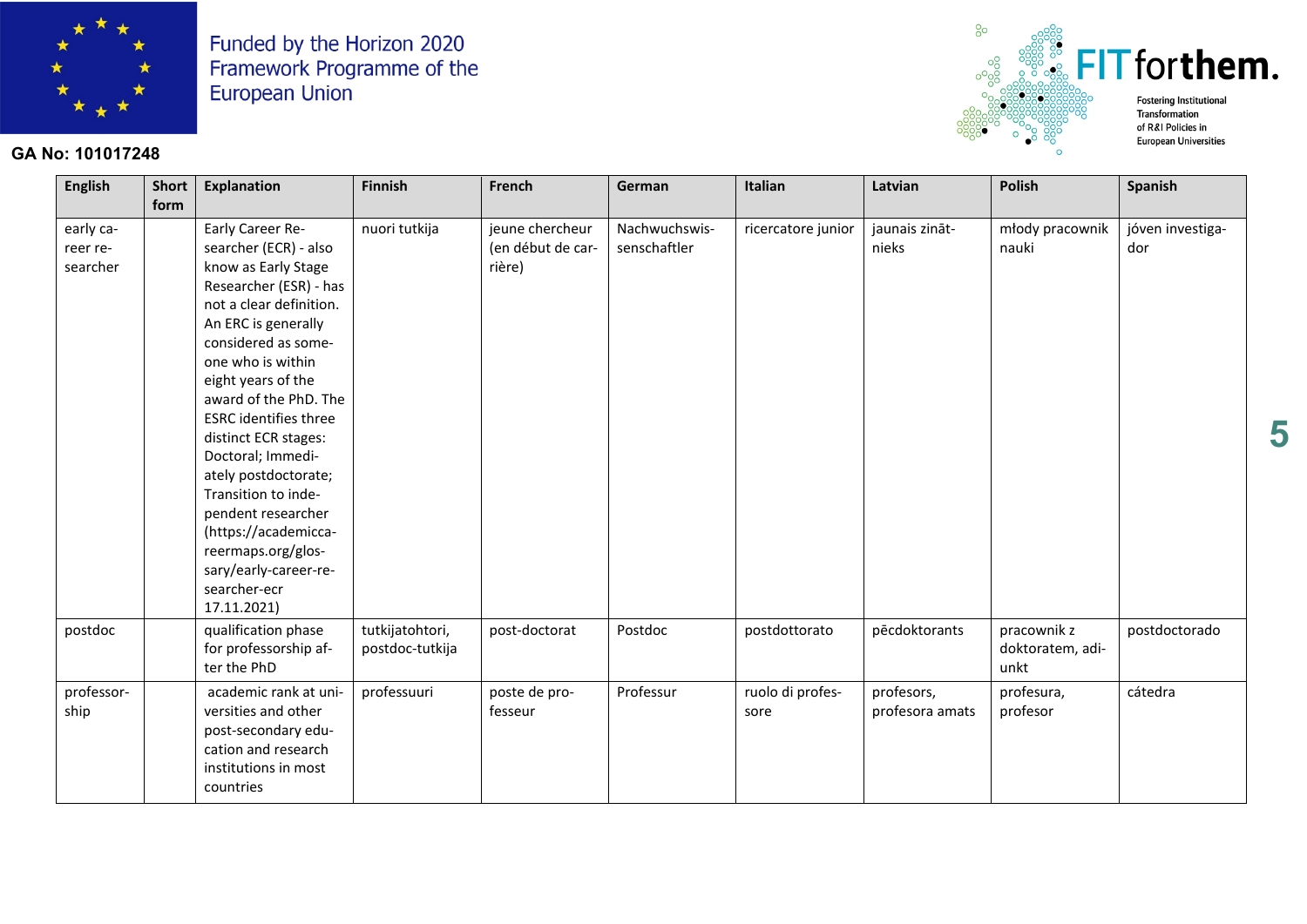

### **GA No: 101017248**



| <b>English</b>                    | <b>Short</b><br>form | <b>Explanation</b>                                                                                | <b>Finnish</b>                                                    | French                                                                      | German                   | <b>Italian</b>                                                 | Latvian                                | <b>Polish</b>                                          | <b>Spanish</b>                    |
|-----------------------------------|----------------------|---------------------------------------------------------------------------------------------------|-------------------------------------------------------------------|-----------------------------------------------------------------------------|--------------------------|----------------------------------------------------------------|----------------------------------------|--------------------------------------------------------|-----------------------------------|
| doctoral<br>regulations           |                      | Examination regula-<br>tions for doctorates                                                       | tutkintosääntö                                                    | réglementation<br>du doctorat<br>(code de l'éduca-<br>tion)                 | Promotion-<br>sordnung   | regolamenti del<br>dottorato                                   | promocijas<br>kārtība                  | regulamin prze-<br>wodu<br>doktorskiego                | reglamento de<br>doctorado        |
| right to<br>award doc-<br>torates |                      | Right (of a faculty,<br>university) to confer<br>the doctoral degree                              | tohtorintutkin-<br>non myönt-<br>ämisoikeus                       | accréditation<br>doctorale (dé-<br>livrance du<br>diplome de doc-<br>torat) | Promotionsrecht          | diritto di con-<br>ferire il titolo di<br>dottorato            | promocijas<br>tiesības                 | prawo do<br>doktoryzowania                             | derecho a otor-<br>gar doctorados |
| publication                       |                      | the publication of a<br>scientific paper e.g. in<br>a professional journal                        | julkaisu, julka-<br>iseminen                                      | publication                                                                 | Publikation              | pubblicazione                                                  | publikācija                            | publikacja                                             | publicación                       |
| qualifica-<br>tion phase          |                      | phase of scientific<br>qualification                                                              | valmistumisvaihe                                                  | phase de qualifi-<br>cation                                                 | Qualifikation-<br>sphase | abilitazione sci-<br>entifica                                  | kvalifikācijas fāze                    | otwarcie prze-<br>wodu/postepow-<br>ania<br>awansowego | fase de califica-<br>ción         |
| reputation                        |                      | (good) standing                                                                                   | maine, asema                                                      | réputation                                                                  | Reputation               | reputazione                                                    | reputācija                             | opinia                                                 | reputación                        |
| doctoral<br>oral exami-<br>nation |                      | Oral examination for<br>a doctorate                                                               | väitöstilaisuus,<br>väitöskirjan julki-<br>nen tarkasta-<br>minen | Soutenance orale<br>de thèse (du doc-<br>torat)                             | Rigorosum                | presenta-<br>zione/discus-<br>sione della tesi di<br>dottorato | doktorantūras<br>mutiskais<br>eksāmens | egzamin przed-<br>mio-<br>towy/doktorski               | examen oral de<br>doctorado       |
| key com-<br>petence               |                      | Knowledge and skills<br>that go beyond purely<br>technical knowledge<br>and thus "open<br>doors". | avainosaaminen                                                    | compétence clé/<br>essentielle                                              | Schlüsselkompe-<br>tenz  | competenza<br>chiave                                           | atslēgkompe-<br>tence                  | kompetancja<br>kluczowa                                | competencia<br>clave              |
| scholar-<br>ship                  |                      | a grant of financial aid<br>awarded to a re-<br>searcher                                          | apuraha                                                           | bourse d'études                                                             | Stipendium               | borsa di studio                                                | stipendija                             | stypendiium                                            | beca                              |